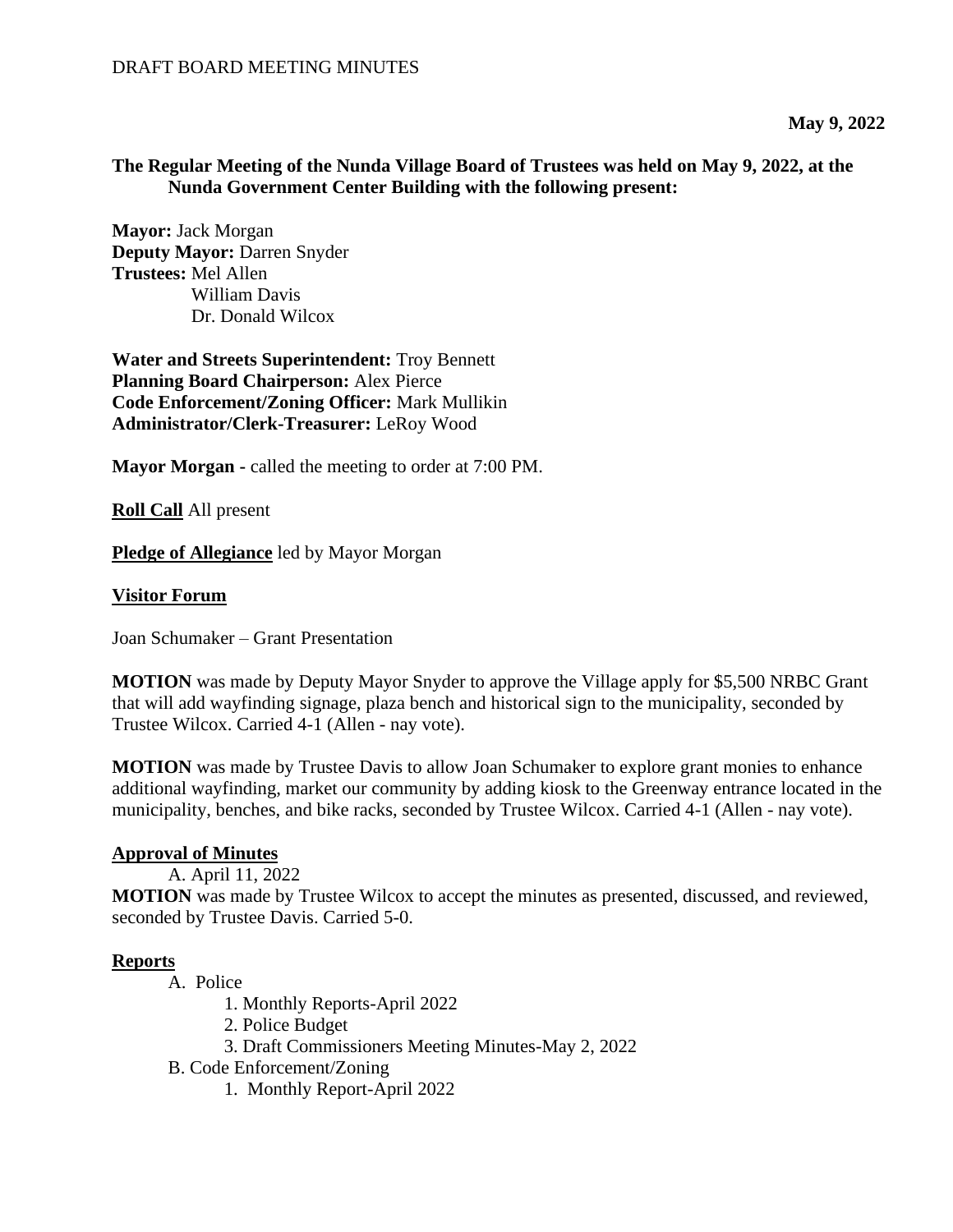- C. Waste Water Treatment Plant
	- 1. Departmental Activity Log-April 2022
	- 2. WWTP CIP Update
	- 3. Amazon Account

**MOTION** was made by Deputy Mayor Snyder to approve an Amazon Account for ordering supplies and equipment as needed, seconded by Trustee Davis. Carried 5-0.

### 4. Healthcare

Clerk Wood presented an extensive report on the healthcare provided to employees and in-lieu of payments for non-participating employees. Chief Operator Hugi and Clerk Wood requested the in-lieu payment be increase less than 1% of total municipal expenditures to keep in place with current payments being received by non-participating employees. During the budget process the in-lieu payments were decrease 10%. Clerk Wood also reported he is in search of a healthcare plan as his current plan ends in July 2022. This healthcare coverage concern related to this individual **was** discussed prior to budget approval.

The proposal being presented included removing the current \$5,000 payment for a family plan and 30% of the approved two-family plan be changed to payment of 26% in-lieu of a village approved family plan and payment of 38% in-lieu of the approved village healthcare plan for a two-family plan.

**MOTION** was made by Trustee Wilcox to approve compensation in the amount of 38% of the approved Village healthcare insurance plan for a **two person and single person plan,** in lieu of the insurance premiums based on healthcare insurance billings received in December, will be paid on or about December 31<sup>st</sup> of current year to the employee provided the employee has not joined the Village's health care insurance plan during the year and is still employed by the Village, seconded by Deputy Mayor Snyder.

Water and Streets Superintendent Bennett intervened stating the budget was set, should not be changed and that when he first arrived at the village you either took healthcare or didn't; no in-lieu of payments were given. Clerk Wood provided savings the village continues to experience by the two employees not participating in the full healthcare program (\$20,675 annually) versus participation.

Board voted 2-3 (Morgan, Allen, Davis – nay vote; measure defeated).

**MOTION** was made by Trustee Allen to wait until August 2022 to discuss healthcare further, seconded by Trustee Davis. Carried 4-1 (Wilcox – nay vote).

**MOTION** was made by Mayor Morgan to *consider* qualifying life changing events in the future as they pertain to village employees and healthcare options, seconded by Trustee Davis. Carried 5-0.

D. Water/DPW 1. Departmental Activity Log-April 2022 E. Justice 1. Monthly Reports-April 2022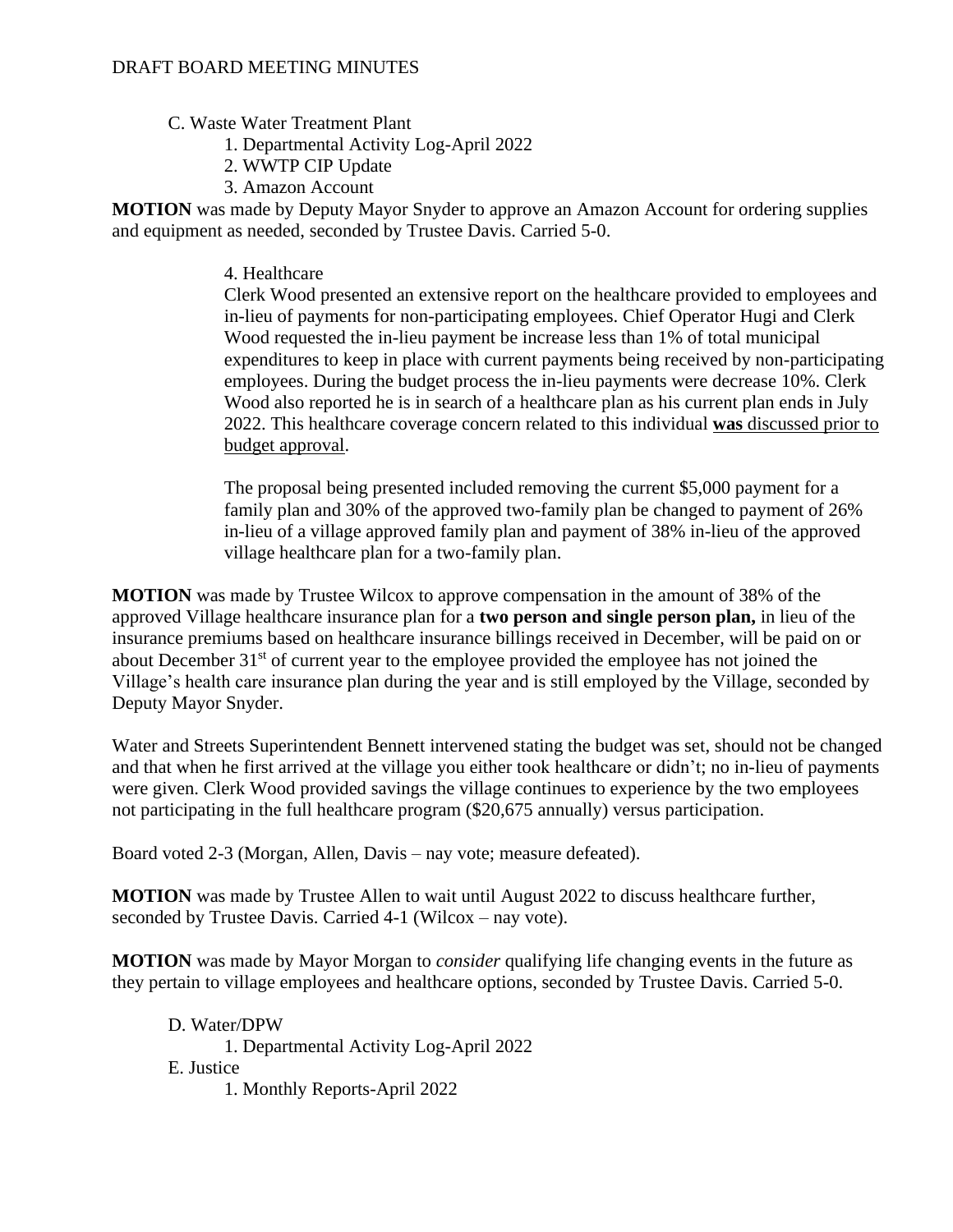### DRAFT BOARD MEETING MINUTES

### F. Treasurer's Reports

- 1. Monthly Bank Statement Account-April 2022
- 2. Collateralization Report-April 2022 allowable coverage captured
- 3. Monthly Treasurer's Reports-April 2022-*emailed*
- 4. Payroll #7 & 8-Certification Review
- 5. Departmental Activity Log-April 2022
- G. ZBA/Planning Board
- H. Youth Recreation

**MOTION** was made by Trustee Wilcox to accept the departmental reports as presented, seconded by Trustee Allen. Carried 5-0.

### **Approval of Invoices**

A. Application #5 – STC Construction – GC WWTP CIP

### **Resolution No. 2022-023**

**BE IT RESOLVED** that the Nunda Village Board of Trustees approves payment #5 to STC Construction – General Contractor in the amount of \$228,000.00 for work performed at the Waste Water Treatment Plant's Capital Project, once funding becomes available. The **motion** was made by Trustee Wilcox, seconded by Deputy Mayor Snyder. Carried 5-0.

B. Application #2 – M.W. Controls – Electrical WWTP CIP

## **Resolution No. 2022-024**

**BE IT RESOLVED** that the Nunda Village Board of Trustees approve the bills for payment on the Waste Water Treatment Plant Capital Improvement Project, Drawdown No. #2, in the amount of \$17,750.03 once funding has been received for the following vendor list:

M.W. Controls – Electrical MRB Project No. 1436.18002

The **motion** was made by Trustee Wilcox, seconded by Trustee Allen. Carried 5-0.

### C. **Abstract No. 013**

The Nunda Village Board of Trustees has reviewed and approve invoices for payment on Abstract no. 013 as follows:

| <b>TOTAL</b>    |              | $-$ \$277,346.65      |     |
|-----------------|--------------|-----------------------|-----|
| <b>YOUTH</b>    | $\mathrm{J}$ | - S<br>$\mathbb{R}^2$ | 00. |
| <b>WWTP CIP</b> | (H)          | $-$ \$248,918.73      |     |
| <b>SEWER</b>    | (G)          | $-$ \$ 7,210.66       |     |
| <b>WATER</b>    | (F)          | $-$ \$ 5,589.52       |     |
| <b>GENERAL</b>  | (A)          | $-$ \$15,627.74       |     |

The **motion** was made by Trustee Allen, seconded by Trustee Davis. Carried 5-0.

### **New Business**

A. Tax Warrant **Resolution No. 2022-025**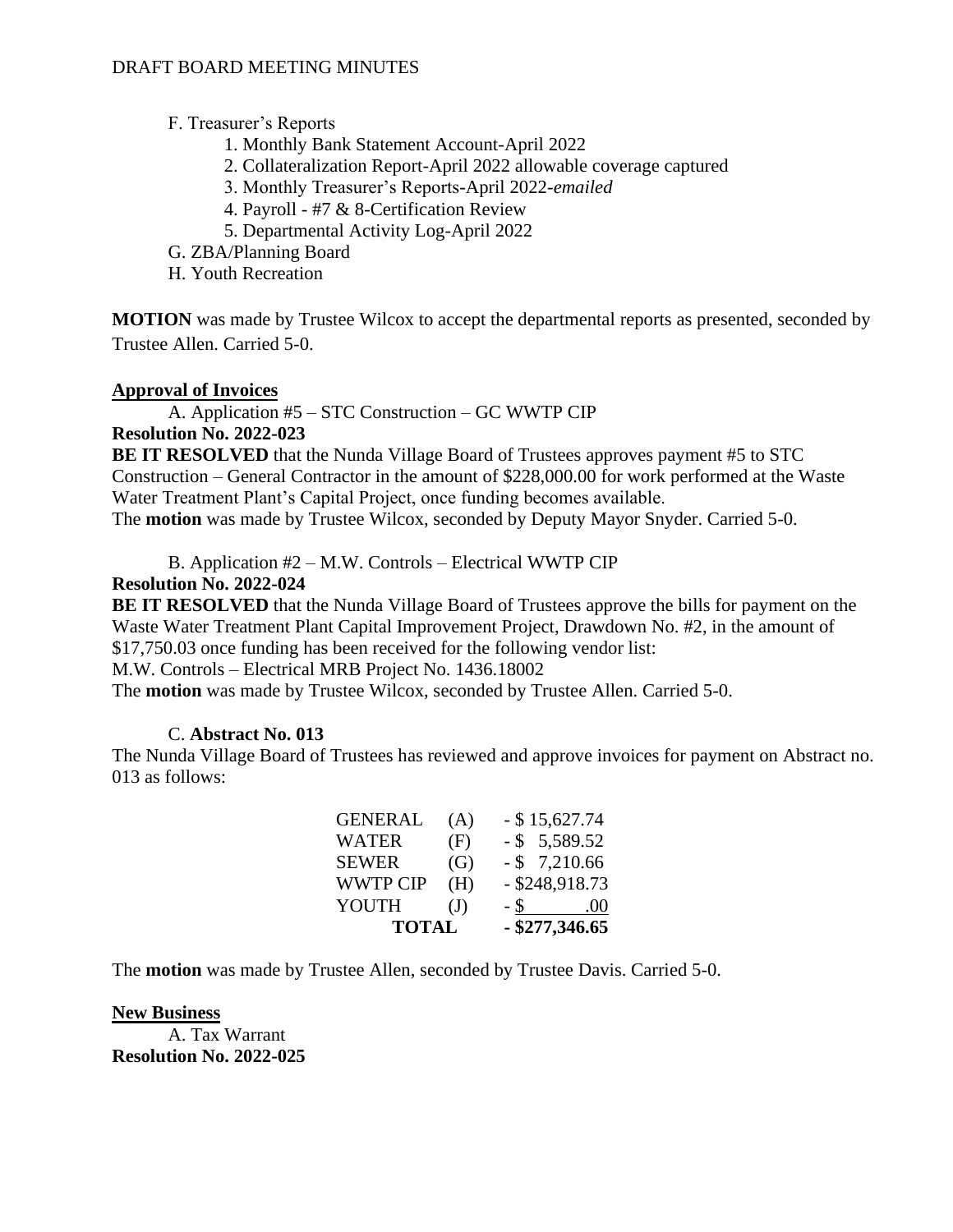**BE IT RESOLVED,** that the Nunda Village Board of Trustees authorizes the Mayor and Village Administrator/Clerk-Treasurer to sign the tax warrant in the amount of \$481,000.00, to also include the water re-levies in the amount of \$18,459.52 and sewer re-levies in the amount of \$11,245.69. The **motion** was made by Deputy Mayor Snyder, seconded by Trustee Allen. Carried 5-0.

# B. 2021-2022 Budget Modifications

# **Resolution no. 2022-026**

**BE IT RESOLVED,** that the Administrator/Clerk-Treasurer be authorized to make necessary budget modifications to individual line items from all funds to more accurately reflect budgetary expenditures for 2021-2022.

The **motion** was made by Trustee Wilcox, seconded by Deputy Mayor Snyder. Carried 5-0.

C. Reserve Funds

# **Resolution No. 2022-027**

**BE IT RESOLVED**, that the Administrator/Clerk-Treasurer be authorized to transfer unexpended appropriated funds/available cash in the General (\$13,000), Water (\$112,000) and Sewer (\$14,000) accounts to their respective Equipment Reserve Fund.

The **motion** was made by Deputy Mayor Snyder, seconded by Trustee Allen. Carried 5-0.

D. Snow and Ice Equipment Reserve Fund

# **Resolution No. 2022-028**

**BE IT RESOLVED**, that the Administrator/Clerk-Treasurer be authorized to transfer \$72,000 from General Savings Account into the Snow and Ice Equipment Reserve Fund.

The **motion** was made by Trustee Davis, seconded by Trustee Wilcox. Carried 5-0.

E. End of Year Bills

## **Resolution No. 2022-029**

**BE IT RESOLVED**, that the Administrator/Clerk-Treasurer be authorized to pay all incoming bills for the remainder of the fiscal year ending May 31, 2022 so long as budgetary parameters allow, expenditures are for this time period only and to be paid by check. A review of the final abstract will take place at the June 2022 Village Board Meeting.

The **motion** was made by Trustee Allen, seconded by Deputy Mayor Snyder. Carried 5-0.

## **Old Business**

A. Town & Village Agreement

B. Surveillance & Security Equipment at the Water Plant & Sewer Plant - status

## **Other Business**

- A. Employee Evaluation Form
- B. End of Fiscal Year Close-Out Meeting
- C. CDBG status
- D. Rental of building on Route 70 village-owned property
- E. Property maintenance and chronic nuisance properties

# **Policy Review**

A. Employee Policy Review/Amend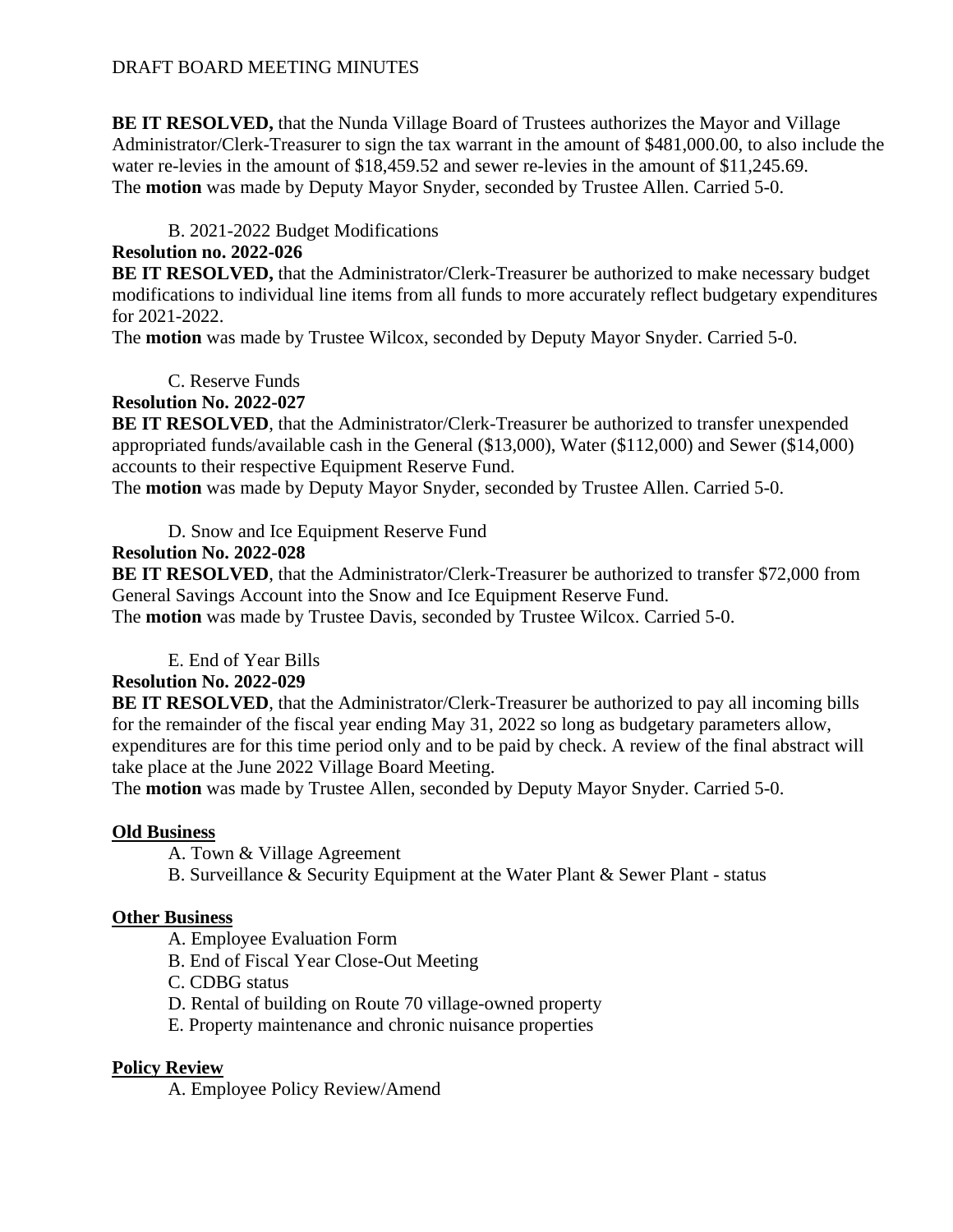### DRAFT BOARD MEETING MINUTES

MOTION was made by Trustee Davis to change current Employee Policy to read as following:

### Section II. Health Insurance

The Village will cover the cost of insurance premiums for current full-time employees participating in the health care plan offered as follows: 90% Village pays, and 10% to be paid by all full-time hourly employees.

Compensation in the amount of \$4,500.00 for a **family health care coverage plan** in lieu of insurance premiums will be paid on or about December 31<sup>st</sup> to the employee provided the employee has not joined the Village's health care insurance plan during the year and is still employed by the Village. (2022)

Compensation in the amount of 30% of the approved Village health care insurance plan for a **two person and single person health care coverage plan** in lieu of insurance premiums will be paid on or about December 31<sup>st</sup> to the employee provided the employee has not joined the Village's health care insurance plan during the year and is still employed by the Village. (2015)

This change includes reducing the amount received by non-participating employee's family healthcare coverage plan from \$5,000 to \$4,500 to coincide with next fiscal years budget, seconded by Deputy Mayor Snyder. Carried 4-1 (Wilcox – nay vote).

### **Communications / Informational / Discussion Items**

A. Vouchers for Students participating in Arbor Day activities **MOTION** was made by Trustee Wilcox to pay \$70 in food vouchers to Kiwanis for local student participation in Arbor Day activities in the Village, Saturday, April 30, 2022, seconded by Trustee

- Allen. Carried 5-0.
	- B. Fundays
	- C. Students Community hours

**MOTION** was made by Trustee Wilcox to have students working in the village performing their required community hours for graduating purposes be covered under the municipal insurance umbrella, seconded by Trustee Allen. Carried 5-0.

### D. Vacation

**MOTION** was made by Trustee Allen to allow Water and Street Superintendent Bennett to carry over 80 hours of vacation on his anniversary date in June 2022, seconded by Deputy Mayor Snyder. Carried 5-0.

### E. Executive Session

**MOTION** was made by Mayor Morgan to enter into Executive Session to discuss personnel concerns at 9:33 PM, seconded by Trustee Davis. Carried 5-0.

**MOTION** was made by Trustee Allen to exit Executive Session at 9:48 PM, seconded by Mayor Morgan. Carried 5-0.